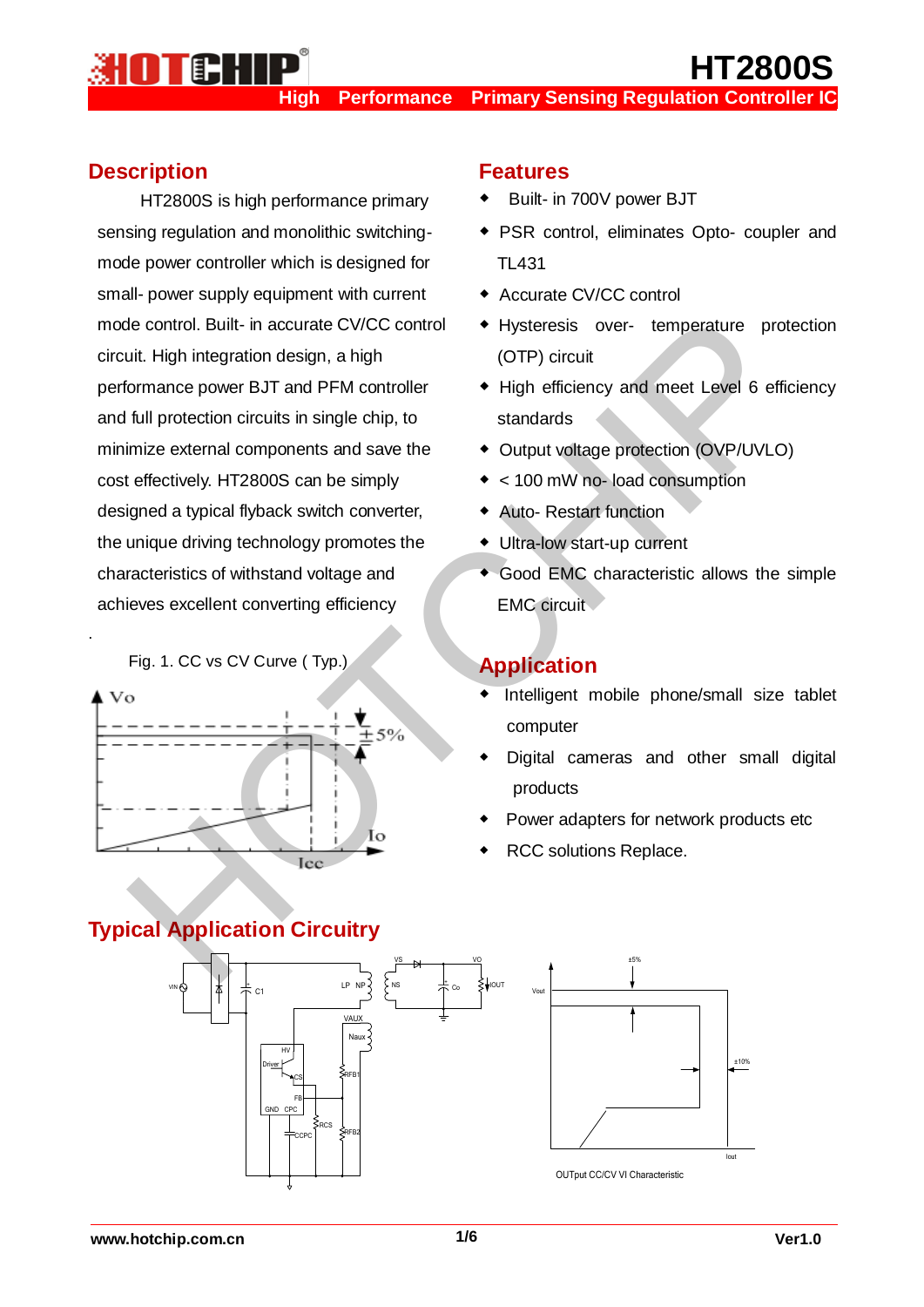

 **High Performance Primary Sensing Regulation Controller IC**

**HT2800S**

## **Pin Configuration**

HT2800S is provided with SOP- 7 Package shown as below:



# **Pin Configuration**

|                | Pin         |                                                                                                                                                                                                                                                                     |  |  |  |
|----------------|-------------|---------------------------------------------------------------------------------------------------------------------------------------------------------------------------------------------------------------------------------------------------------------------|--|--|--|
| Pin#           | <b>Name</b> | <b>Description</b>                                                                                                                                                                                                                                                  |  |  |  |
| 1              | <b>VCC</b>  | Power supplying pin of the controller, In order to let the controller gain more<br>Stable supply voltage, the external filter capacitor must use low equivalent im<br>-pedance (Low ESR) of the electrolytic capacitor.                                             |  |  |  |
| 2              | <b>FB</b>   | Output feedback pin, to detect the output condition through the auxiliary wind<br>-ing voltage of the transformer                                                                                                                                                   |  |  |  |
| 3              | <b>CPC</b>  | To connect with a 100+nf capacitor, the pin will become output cable drop<br>compensation pin                                                                                                                                                                       |  |  |  |
| 4              | <b>CS</b>   | Connect external primary current sensing resistor RCS, the controller can<br>detect the primary current through the external sense resistor. When the<br>voltage on the resistor achieves the maximum value, the internal power<br>BJT will be turn off immediately |  |  |  |
| $5 - 6$        | <b>HV</b>   | To connect the collector of internal power BJT                                                                                                                                                                                                                      |  |  |  |
| $\overline{7}$ | <b>GND</b>  | The referring grounding pin of the controller                                                                                                                                                                                                                       |  |  |  |
|                |             | <b>Internal Function Block Diagram</b><br>HV                                                                                                                                                                                                                        |  |  |  |
|                | <b>FB</b>   | Startup&UVLO<br>OVP<br>Regulator<br>&<br>&<br>OSP<br><b>Bias</b><br>Tonsec<br>Tons<br>Detector<br>nifre<br><b>CV Control</b><br>Logic&<br>Driver<br>Digital OR<br>Control<br>Control                                                                                |  |  |  |

# **Internal Function Block Diagram**

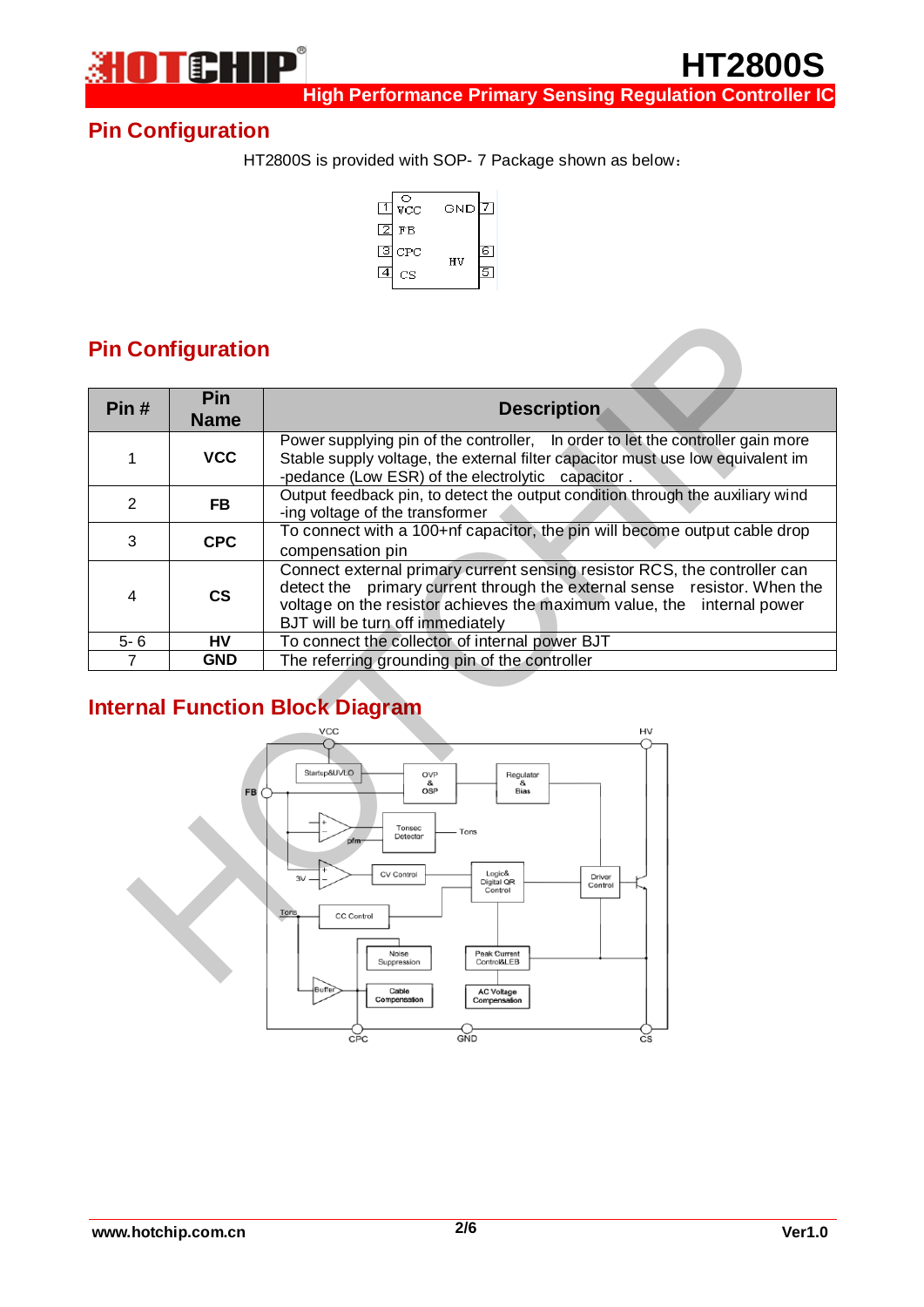**High Performance Primary Sensing Regulation Controller IC**

**HT2800S**

# **Absolute Maximum Ratings**

| V <sub>CBO</sub> of Internal Transistor | 700V               |
|-----------------------------------------|--------------------|
| <b>IC Peak Current:</b>                 | 200mA              |
| <b>VCC Pin Voltage</b>                  | 8.6V               |
| <b>FB Pin Voltage</b>                   | 7V                 |
| <b>Others Pin Voltage</b>               | $Vcc+0.3V$         |
| <b>Operating Temperature (Tj)</b>       | $0 - +150^{\circ}$ |
| <b>Storage Temperature</b>              | -55~ +150℃         |
| <b>Lead Temperature</b>                 | $+260$ C/10S       |
| <b>ESD (Human Body Mode)</b>            | 3000V              |

# **Electrical Characteristics**

|                                                                                                                        | <b>Operating Temperature (Tj)</b><br><b>Storage Temperature</b> |                            |                          | $0 - +150^{\circ}$ C<br>$-55 - +150^{\circ}$ C |                |                   |  |  |
|------------------------------------------------------------------------------------------------------------------------|-----------------------------------------------------------------|----------------------------|--------------------------|------------------------------------------------|----------------|-------------------|--|--|
|                                                                                                                        |                                                                 |                            |                          |                                                |                |                   |  |  |
|                                                                                                                        | <b>Lead Temperature</b>                                         |                            |                          |                                                | $+260$ $C/10S$ |                   |  |  |
|                                                                                                                        | <b>ESD (Human Body Mode)</b>                                    |                            |                          | 3000V                                          |                |                   |  |  |
| Note 1: Stresses beyond those listed under "absolute maximum ratings" may cause permanent damage to the device. Under  |                                                                 |                            |                          |                                                |                |                   |  |  |
| "recommended operating conditions" the device operation is assured, but some particular parameter may not be achieved. |                                                                 |                            |                          |                                                |                |                   |  |  |
|                                                                                                                        |                                                                 |                            |                          |                                                |                |                   |  |  |
| <b>Electrical Characteristics</b>                                                                                      |                                                                 |                            |                          |                                                |                |                   |  |  |
| <b>Parameter</b>                                                                                                       | <b>Symbol</b>                                                   | <b>Conditions</b>          | Min.                     | Typ.                                           | <b>Max</b>     | <b>Unit</b>       |  |  |
| <b>VDD UVLO Section</b>                                                                                                |                                                                 |                            |                          |                                                |                |                   |  |  |
| Start- up Voltage                                                                                                      | Vcc-ON                                                          | $\overline{\phantom{a}}$   | 7.5                      | 8.0                                            | 8.8            | V                 |  |  |
| Shut down                                                                                                              | Vcc-OFF                                                         |                            | 3.0                      | 3.3                                            | 3.5            | $\vee$            |  |  |
| Star-up Current                                                                                                        | <b>ISTART</b>                                                   |                            |                          | 0.2                                            | 1              | uA                |  |  |
| <b>Operating Current</b>                                                                                               | ICC                                                             |                            | $\overline{\phantom{a}}$ | 400                                            | 500            | uA                |  |  |
| Max. Operating Voltage                                                                                                 | Vcc                                                             |                            |                          |                                                | 8.5v           |                   |  |  |
| <b>Current Sense Section</b>                                                                                           |                                                                 |                            |                          |                                                |                |                   |  |  |
| Maximum Current to CS PIN                                                                                              | <b>ICS</b>                                                      |                            | 3.4                      | 4                                              | 5              | uA                |  |  |
| <b>Current Sense Threshold Voltage</b>                                                                                 | <b>V<sub>CS</sub></b>                                           |                            |                          |                                                | 510            | mV                |  |  |
| Leading Edge Blanking                                                                                                  | <b>TLEB</b>                                                     | $lc = 1mA$                 |                          | 500                                            |                | nS                |  |  |
| <b>Feedback Input Section</b>                                                                                          |                                                                 |                            |                          |                                                |                |                   |  |  |
| FB Reference Voltage                                                                                                   | VREF-FB                                                         |                            | 2.85                     | 2.9                                            | 2.95           | V                 |  |  |
| Input Resistance of FB Pin                                                                                             | <b>RFB</b>                                                      |                            | 1.2                      | 1.5                                            | 2              | MΩ                |  |  |
| Feedback Threshold Voltage                                                                                             | <b>VFB</b>                                                      |                            |                          |                                                | 5              | V                 |  |  |
| Internal Transistor                                                                                                    |                                                                 |                            |                          |                                                |                |                   |  |  |
| <b>Collector- Emitter Saturation Voltage</b>                                                                           | <b>VCEsat</b>                                                   | $lc = 50mA$<br>$lb = 10mA$ |                          |                                                | 0.5            | V                 |  |  |
| Collector- Base Voltage                                                                                                | <b>V</b> сво                                                    |                            | 700                      |                                                |                | V                 |  |  |
| OVER TEMPERATURE PROTECTION(OTP)                                                                                       |                                                                 |                            |                          |                                                |                |                   |  |  |
| Shutdown Temperature                                                                                                   | <b>TSHDN</b>                                                    |                            | 135                      | 140                                            | 145            | $\rm ^{\circ}C$   |  |  |
| <b>Temperature Hysteresis</b>                                                                                          | <b>THYS</b>                                                     |                            | 125                      | 130                                            | 135            | $^\circ\!{\rm C}$ |  |  |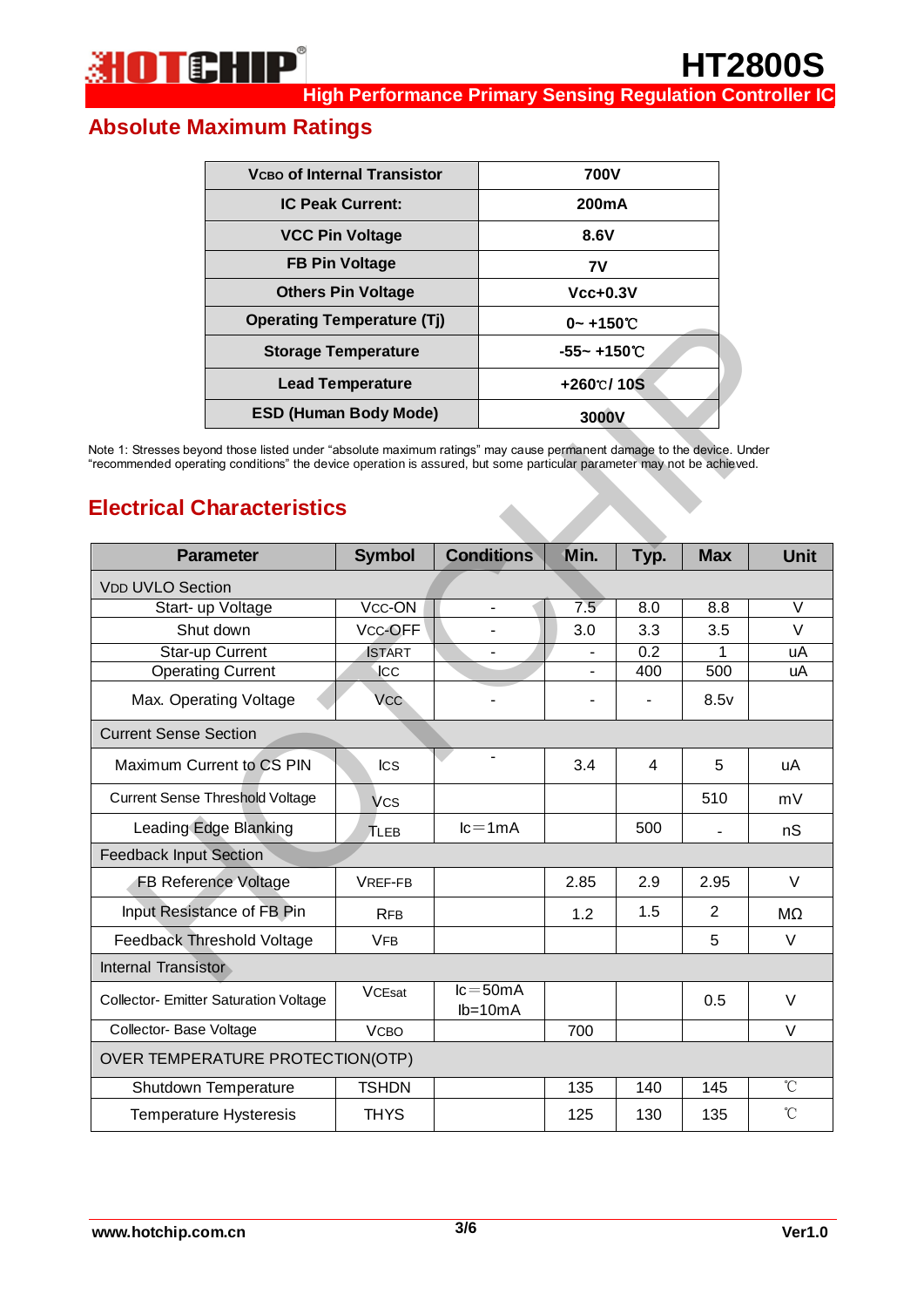

**HT2800S**

#### **Function Description**

**FEH** 

HT2800S is specially designed for the charger/adapter of small power digital products. To use PSR control technology to provide accurate (CV/CC) characteristics. The controller works in PFM mode and the switching frequency can be automatically adjusted as per the load. Optimized driving circuit greatly promotes withstand voltage of the power BJT and minimizes the switching loss, so as to make the circuit have excellent converting efficiency

### **Constant Voltage Operation (CV)**

When the circuit is operates in CV area, FB will detect the output voltage when the power BJT turn-off through the sensing voltage by auxiliary winding of the transformer, to make the output voltage stabilized in the fixed value. In the turn-on period of the output rectifier diode D, it's given the output winding voltage and auxiliary winding voltage as follows

$$
V_{AUX} = \frac{N_{AUX}}{N_s} \cdot (V_0 + V_a)
$$

(Where Vaux : auxiliary winding voltage; Nb:subsidiary winding turns; NS: output winding turns; Vd: forward voltage drop of output rectifier diode)

FB will test the auxiliary winding voltage while the power BJT off-time to regulate the output voltage. In order to avoid the peak influence happens in power BJT turn-off resulting from the leakage inductance of the transformer, and considering the accuracy of sampling voltage, FB captures the auxiliary winding detection sampling points as below:



#### **Constant Current Operation (CC)**

HT2800S CC control circuit is requested the converter to operate in DCM. In CC operation mode, control circuit will fix the proportion between the Tons and Toffs generated by rectifier Diode. During Tons time, the primary energy of the transformer will be converted to the secondary winding, via the rectifier diode then charge the output capacitor and supply load simultaneously. **Stant Voltage Operation (CV)**<br>
When the circuit is operates in CV area, FB will detect the output voltage when the power-<br>
off through the sensing voltage by auxiliary winding of the transformer, to make the output<br>
that

During Toffs period, the primary coil stores the energy, the output filter capacitor makes load discharge. In CC operation area, HT2800S switch frequency will follow the output load direct ratio control detected by FB Voltage

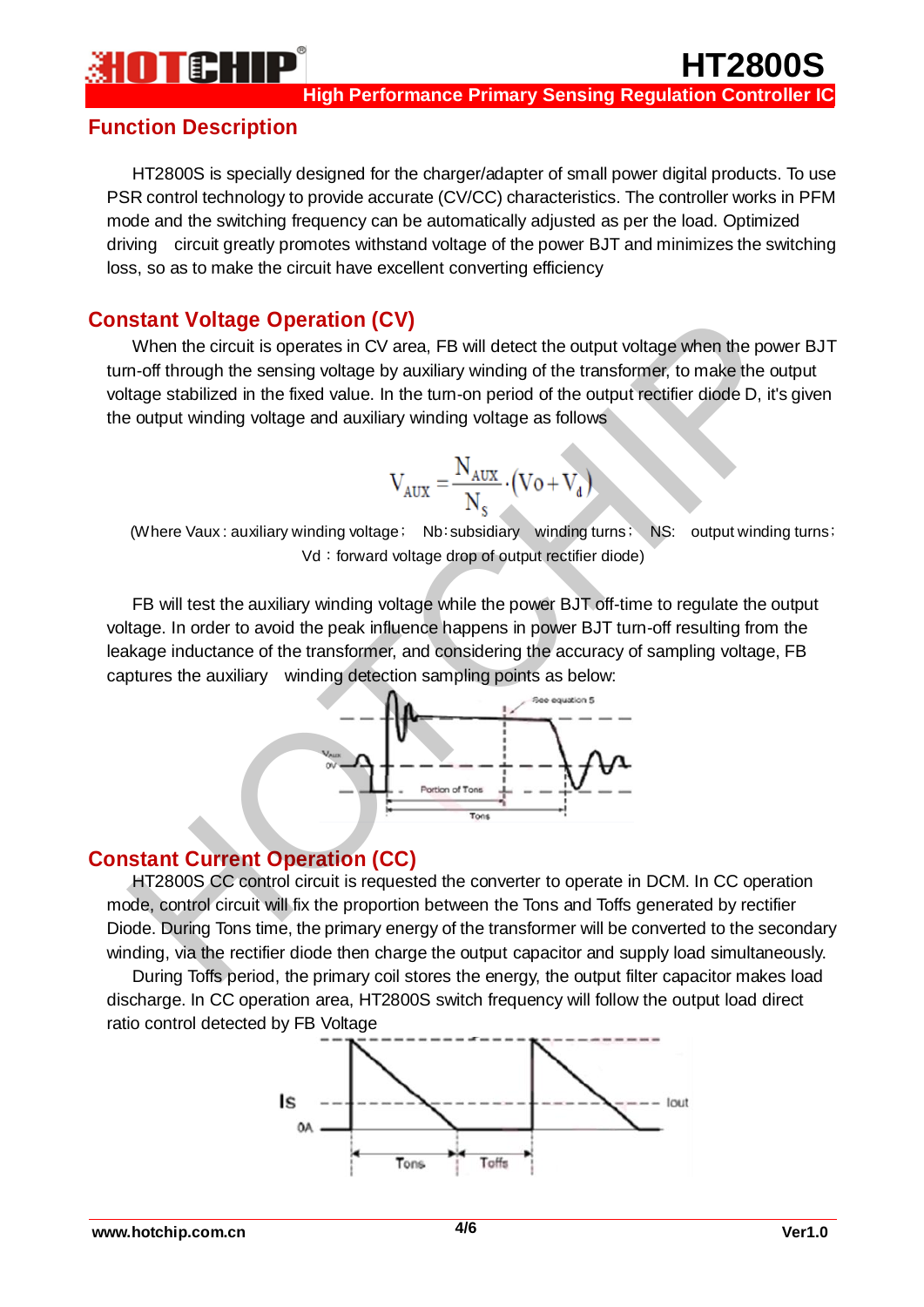**High Performance Primary Sensing Regulation Controller IC**

**HT2800S**

The secondary rectifier diode peak current is determined by the peak current of primary- side inductance which also affects the output current. The corresponding relation between the primary peak current and the secondary peak current is as follows--

$$
I p k s = \frac{N_p}{N_s} \cdot I p k
$$

( Where IPK: primary peak current ; NP: primary winding turns; NS: secondary winding turns; IPKS :secondary peak current)

And primary inductance peak current is determined by Pin 4 to RCS resistance, the primary inductance peak current and RCS resistance are in inverse proportion, so only need to adjust CS resistance to achieve different output currents. Output current Iout and

Primary Current is given by the following equation--

$$
Iout = \frac{1}{2} \cdot Ipks \cdot \frac{Tons}{Tons + Toffs}
$$

(Where Iout: Output current; Tons: secondary rectifier diode on-time; Toffs: secondary rectifier diode off-time)

#### **Cable Drop- out Compensation**

HT2800S is featured with output cable drop- out compensation circuit. When it outputs with different loads, this certain circuitry compensates cable voltage which is in fixed proportion with output voltage. The internal circuit will generate one cable drop compensation signal once a capacitor of 100nF is connected with CPC Pin

#### **Protection Function**

**TEN** 

To assure a safe and reliable circuit in all application, HT2800S features multiple protection circuits covering OCP, OVP, FB open-loop protection etc. as integration. Once abnormality is been defected, Protection mode of all kinds is therefore triggered.

#### **Note: Referential Replacement Circuitry of typical RCC Circuit**